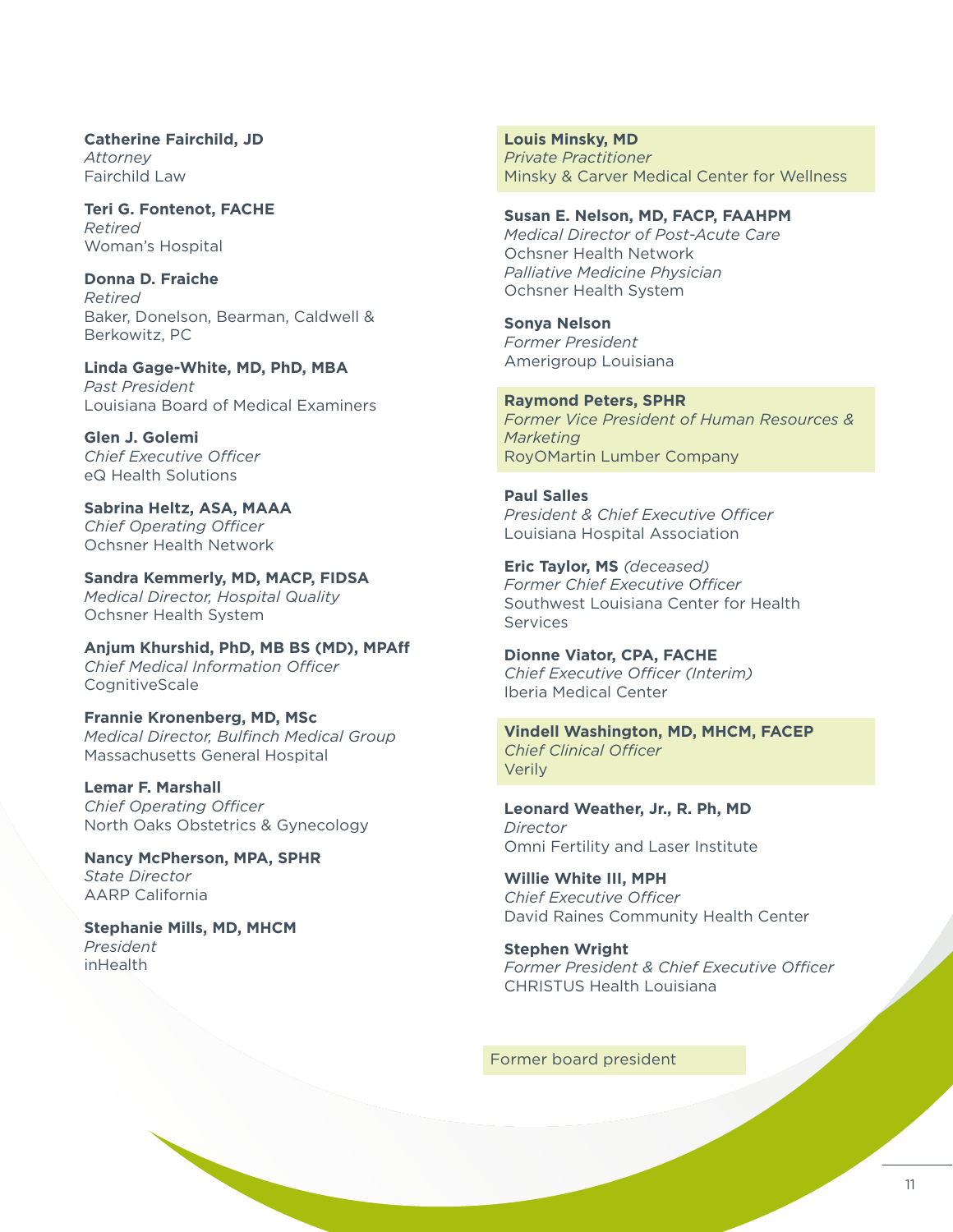Louisiana Department of Public Safety & Corrections

- Allen
- BB Rayburn
- David Wade
- Dixon
- Hunt
- LCIW Women HUNT
- LSP Angola
- Raymond Laborde
- LCIW Jeston

Desoto Regional Health System in Mansfield

- Desoto Regional Family Medicine Logansport
- Desoto Regional Family Medicine Mansfield
- Zwolle Rural Health Clinic in Zwolle

Doctors Hospital at Deer Creek in Leesville East Carroll Parish Hospital in Lake Providence

• Family Medical Clinic in Lake Providence

• Family Practice Clinic in Lake Providence

Fairway Medical Surgical Hospital in Covington Franklin Foundation Hospital in Franklin

- Baldwin Family Care Center in Baldwin
- Franklin Family Care in Franklin
- Franklin Orthopedics in Franklin

• Franklin Women's Health in Franklin

- Franklin Medical Center in Winnsboro
	- Crowville Health Center in Winnsboro
	- FMC Rural Health Clinic in Newellton
	- FMC Rural Health Clinic in St. Joseph
	- FMC Rural Health Clinic in Winnsboro
	- Franklin Medical Center SWB in Winnsboro
	- Hospital Psychiatric Unit in Winnsboro
	- Medical Staff of FMC in Winnsboro

Grace Hospice

Guardian Hospice Care

- Heart of Hospice Acadiana
- Heart of Hospice Baton Rouge
- Heart of Hospice Central
- Heart of Hospice Franklin
- Heart of Hospice Lake Charles
- Heart of Hospice Monroe
- Heart of Hospice New Orleans
- Heart of Hospice Northshore
- Heart of Hospice Shreveport
- Hardtner Medical Center in Olla
	- Hardtner Medical Clinic in Olla
	- Hardtner Family Clinic in Olla
- Homer Memorial Hospital in Homer
	- Homer Memorial Hospital Claiborne Home Health
	- Homer Memorial Hospital Senior Care Center in Homer

Hood Memorial Hospital in Amite

• Amite Walk-In Clinic in Amite

- Hood Memorial Hospital (ER Physicians) in Amite
- Hood Memorial Hospital (Swing) in Amite Iberia Hope Healthcare Hospice
	- Medical Center in New Iberia
- Jackson Parish Hospital in Jonesboro
	- Chatham Medical Clinic in Chatham
	- Jackson Parish Hospital Family Care Clinic in Jonesboro
	- Jackson Parish Hospital School-Based Health Center in Jonesboro

• Jonesboro Family Care Clinic in Jonesboro Jennings American Legion Hospital in Jennings Lady of the Sea General Hospital in Cut Off

- Lady of the Sea General Hospital Dialysis Clinic in Cut Off
- Lady of the Sea General Hospital Home Health in Cut Off
- Lady of the Sea General Surgery in Cut Off
- Lady of the Sea Medical Clinic in Cut Off
- Lady of the Sea Medical Clinic in Golden Meadow
- Lady of the Sea Medical Clinic in Larose

• Lady of the Sea Urology Clinic in Cut Off Lafayette General Medical Center in Lafayette Lafayette General Surgical Hospital in Lafayette Lane Regional Medical Center in Zachary

- FASTLane in Zachary
- Lane Family Practice & Sports Medicine in Zachary
- Lane Surgery Group in Zachary
- Zachary Family Practice in Zachary

Lakeside Hospice

Life Path Hospice

LifePoint Hospitals

- Acadian Medical Center in Eunice
- Mercy Regional Medical Center in Ville Platte
- Minden Medical Center in Minden
- Teche Regional Medical Center in Morgan City Life Sources Services, LLC

Louisiana Healthcare Connections Madison Parish Hospital in Tallulah Monroe Surgical Hospital in Monroe Morehouse General Hospital in Bastrop

- MGH Physicians Clinic in Bastrop
- MGH Rural Health Clinic in Bastrop

Natchitoches Regional Medical Center in Natchitoches

- Oakdale Community Hospital in Oakdale
	- Elizabeth Family Health Center in Elizabeth
	- Forest Hill Family Health Center in Forest Hill
- Opelousas General Health System in Opelousas P&S Surgical Hospital in Monroe

Pointe Coupee General Hospital in New Roads Pointe Coupee Hospice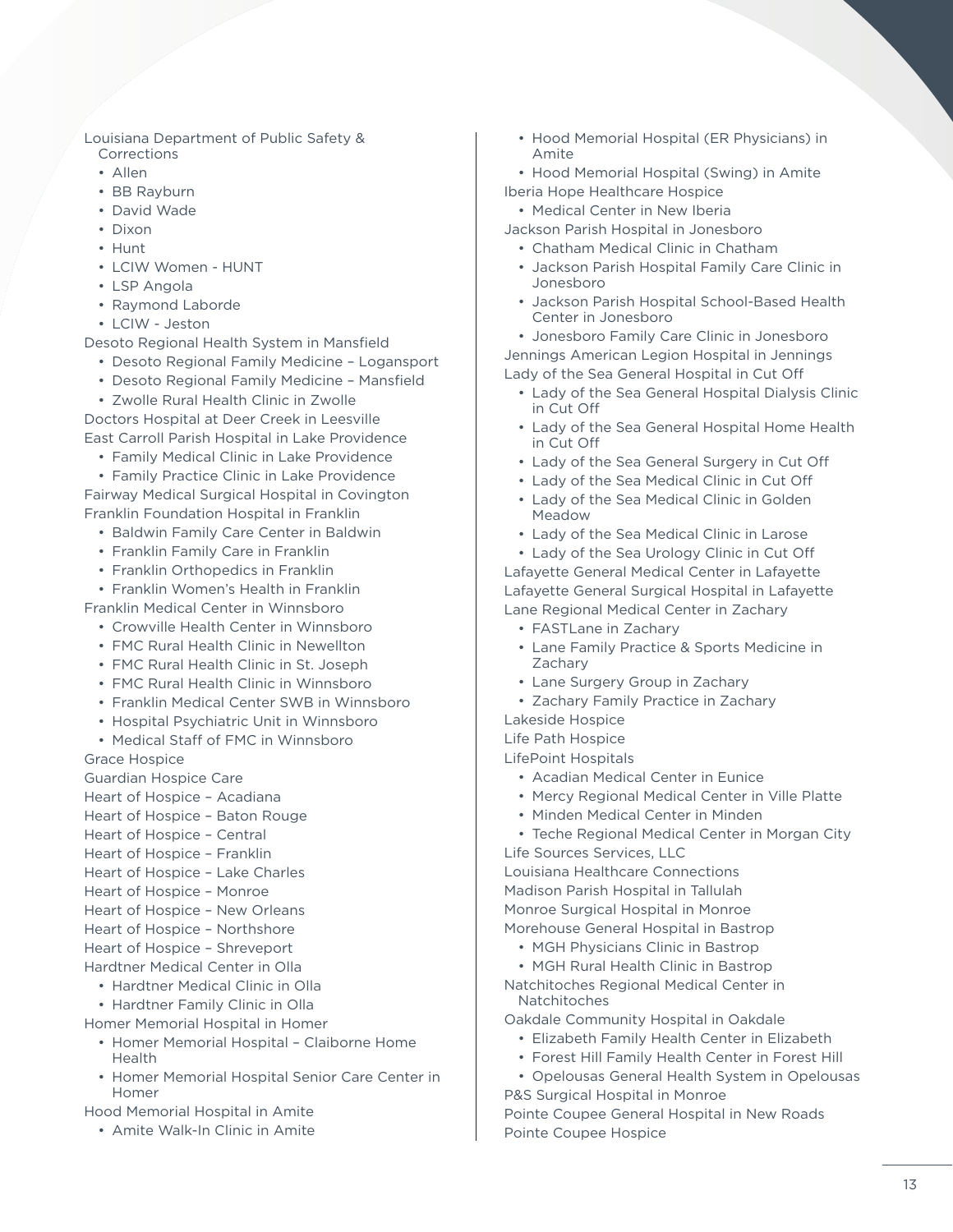## HEALTH IT PARTNERS *CONTINUED*

Post Acute Medical Specialty Hospital of Lafayette Prevost Memorial Hospital in Donaldsonville Reeves Memorial Medical Center in Bernice Richardson Medical Center in Rayville

- NELHC in Rayville
- RMC Surgery Clinic in Rayville
- Richardson Medical Center School-Based Health Center in Rayville

Richland Parish Hospital-Delhi in Delhi

- Delhi Community Health Center in Delhi
- Delhi Rural Health Clinic in Delhi
- Richland Parish Hospital School-Based Health Center in Delhi

Riverside Medical Center in Franklinton

- Franklinton Rural Health Clinic in Franklinton
- Riverside Pediatrics & Internal Medicine Clinic in Franklinton

River Palms Nursing & Rehab Rayne Medicine Shoppe Inc. Riverland Medical Center

Sabine Medical Center in Many

- Sabine Medical Center Professionals in Many
- Sabine Medical Center Rural Health Center in Many
- Sabine Medical Center Rural Health Center in Zwolle

Savoy Medical Center in Mamou

- Elton Rural Health Clinic in Elton
- Mamou Family Care in Mamou
- Savoy Family Care in Eunice
- Serenity Homecare

Springhill Medical Center in Springhill

- North Webster Medical Clinic in Sarepta
- SMC/Doctors Clinic in Springhill
- St. Charles Parish Hospital in Luling
- St. Helena Parish Hospital in Greensburg

St. James Parish Hospital in Lutcher

St. Martin Hospital in Breaux Bridge

Thibodaux Regional Medical Center in Thibodaux

- Cardiovascular Clinic of Thibodaux Regional Medical Center
- Family Medical Clinic of Thibodaux Regional Medical Center
- Internal Medicine Clinic of Thibodaux Regional Medical Center
- Neurosurgery Clinic of Thibodaux Regional Medical Center
- Rheumatology Clinic of Thibodaux Regional Medical Center

United Health Care Community Plan Union General Hospital in Farmerville

- Union Clinic of Marion in Marion
- Union General Rural Health Clinic in Farmerville
- University Health System in Shreveport
	- University Health Conway in Monroe

Warm Springs Rehabilitation Hospital of Allen, TX WestCare Care Center

- West Carroll Memorial Hospital in Oak Grove • Community Medical Clinic in Oak Grove
	- Eudora Medical Clinic in Eudora, Ark.
	- Lake Providence Medical Center in Lake Providence
	- Oak Grove Medical Clinic in Oak Grove
	- West Carroll Home Health in Oak Grove
- West Carroll Medical Clinic in Oak Grove
- West Feliciana Parish Hospital in St. Francisville
	- West Feliciana Parish Hospital Physicians Clinic in St. Francisville

Willis Knighton South Hospital Willis Knighton Bossier Health Center Willis Knighton Medical Center Willis Knighton Pierremont Health Winn Parish Medical Center in Winnfield

## **OTHER HEALTH CARE PROVIDERS**

AAA Home Health, Inc. in New Iberia Acadian Companies in Lafayette Acadian ENT in Lafayette Access Health Louisiana School-Based Health Center in St. Rose Advanced Southern Surgical Associates, LLC in Thibodaux Alexandria Gastroenterology Associates in Alexandria Alexandria Gastrointestinal Specialists, LLC in Alexandria Alexandria Neurosurgical Clinic in Alexandria

- Allen Parish School Board School-Based Health Center (2 sites) in Oakdale
- AMG Specialty Hospital-Lafayette in Lafayette
- The Arthritis and Diabetes Clinic in Monroe
- Avoyelles Surgical Associates in Marksville
- Better Care Home Health in Alexandria
- Bogalusa High School Health Clinic in Bogalusa

Bossier Family Medicine in Bossier City

Bossier Maximum Security Facility in Plain Dealing

Caddo Parish Fire District #4 in Keithville

Cardiovascular Institute of the South (12 sites) throughout South Louisiana

- Catahoula Parish Hospital Service District #2 in Sicily Island
- Center for Pediatric and Adolescent Medicine (3 sites) in Thibodaux and Houma
- CHRISTUS Coushatta Ringgold Rural Health Clinic in Ringgold
- City of Shreveport EMS in Shreveport Cortex Health, Inc.